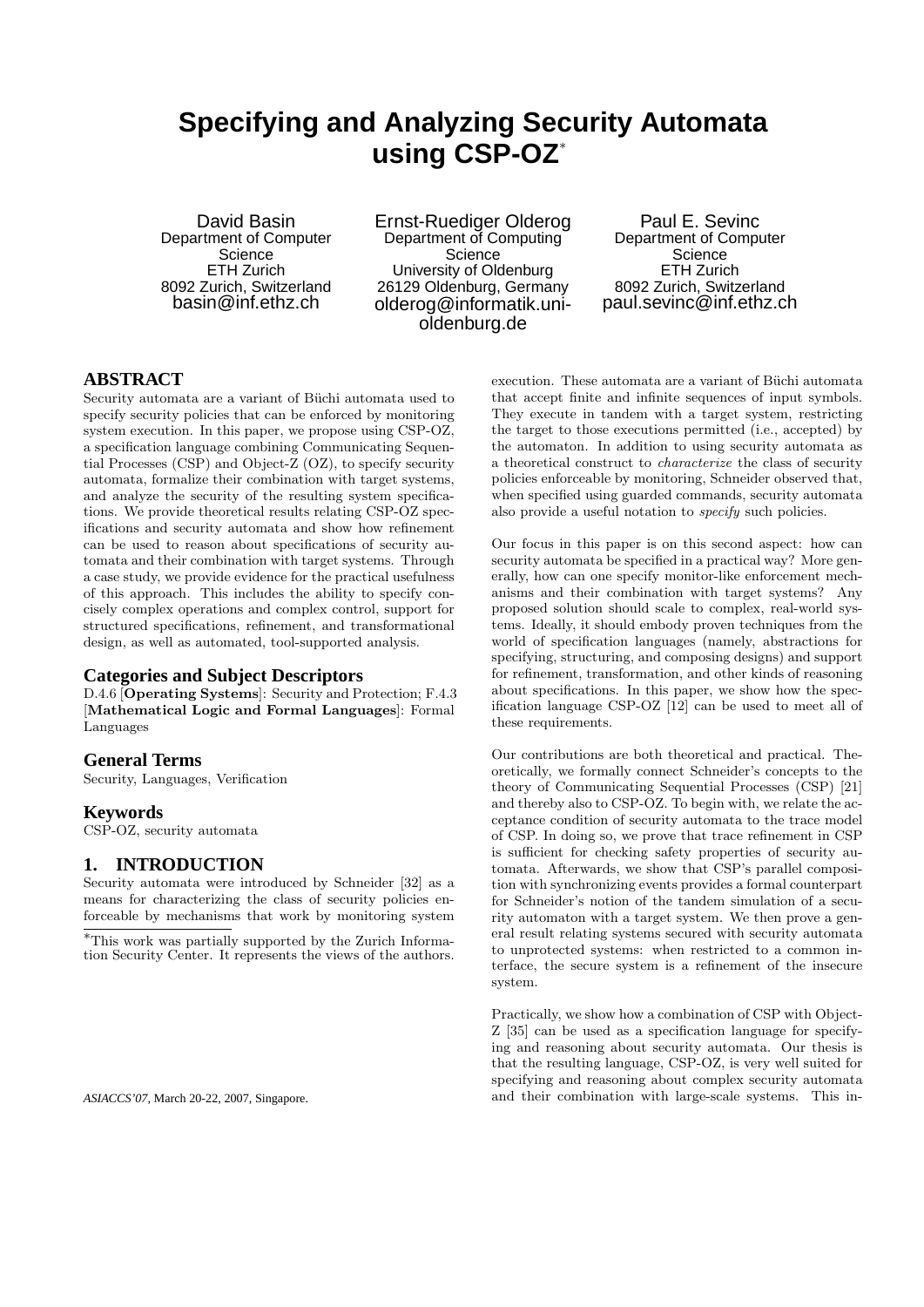

Figure 1: Security automaton specified graphically and as guarded commands

cludes the ability to specify concisely complex operations and complex control, support for structured specifications, refinement, and transformational design, as well as automated, tool-supported analysis.

We present a case study in banking that provides support for the above thesis. We specify a (simplified) secure bank as the composition of an insecure bank with a security automaton and we analyze the resulting combination using a model checker. Afterwards, we use transformational development to explore and formally relate different system architectures. For example, we relate an insecure bank with a secure bank (the latter is a refinement of the former) and show that there are different equivalent ways of structuring an architecture for authentication, authorization, and access control. This shows that CSP-OZ is a good starting point not only for specifying security automata, but also for exploring and interrelating different points in the security-design space. In a companion paper [34], we have applied CSP-OZ to a larger example, specifying a system for secure document processing.

The remainder of the paper is organized as follows. In Section 2, we provide background on security automata and CSP-OZ. In Section 3, we formally relate CSP-OZ specifications to security automata, show how to combine these specifications with those of target systems, and establish general results about such formalizations. In Section 4, we present our case study and, in Section 5, we discuss related work and draw conclusions.

# **2. BACKGROUND**

Security automata are a variant of Büchi automata  $[36]$  that accept safety properties. In [32], a security automaton is a four-tuple  $A = (Q, S, I, \delta)$ , where: Q is a countable set of automaton states;  $S \subseteq Q$  is a set of *initial states*; I is a countable set of *input symbols*; and  $\delta: Q \times I \to 2^Q$  is a transition function, where  $2^Q$  denotes the power set of Q. As usual,  $\delta$  can be extended to a function  $\delta^*$  :  $Q \times$  $I^* \to 2^Q$  such that, for  $w \in I^*$  a finite sequence of input symbols,  $\delta^*(q, w)$  records the set of states reachable from q by iteratively applying  $\delta$  to each input symbol in w.

There are two primary differences with other presentations of Büchi automata. First, the set of states and inputs may be infinite. The infinite-state set allows one to model enforcement mechanisms as infinite-state systems, which is a common abstraction of many computer programs. Similarly, the infinite set of input symbols allows one to model the monitoring of a target system that itself is infinite-state or can react to infinitely many events. Second, a different acceptance condition is used. Namely, to process a (finite or infinite) sequence  $s_1 s_2 \cdots$  of input symbols, the *current state* set  $Q'$  of the security automaton starts equal to S. As each

input symbol  $s_i$  is read, the security automaton changes  $Q'$ to  $\bigcup_{q \in Q'} \delta(q, s_i)$ . If  $Q'$  is ever empty (indicating no transition), then the input is rejected and otherwise the input is accepted. Under this definition, security automata can accept both finite and infinite input sequences.<sup>1</sup> We write  $\mathcal{L}_{\infty}(\mathsf{A})$  to denote the set of all input sequences accepted by A. In [32], it is noted that  $\mathcal{L}_{\infty}(\mathsf{A})$  is a safety property in the sense of Alpern and Schneider [2, 3]. Furthermore, let  $\mathcal{L}(\mathsf{A})$ denote the set of all finite input sequences accepted by A.

Figure 1 provides a simple example, taken from [32], of a security automaton represented in two equivalent ways. The automaton specifies a security policy prohibiting the execution of *Send* operations after a FileRead has been executed. The left-hand side specifies the automaton graphically, using predicates as syntactic sugar to denote sets of events. For example, the predicate *not FileRead* is satisfied by any input symbols (modeling system execution steps) that are not file-read operations. Formally, this automaton accepts all input sequences that are either (i) finitely or infinitely many not FileRead operations, or (ii) finitely many not FileRead operations followed by one FileRead operation, or (iii) sequences of kind (ii), followed by finitely or infinitely many not Send operations. The right-hand side provides an alternative representation of the automaton as a set of guarded commands. In this example, there is no essential difference between the two. But in general, there may be other state variables, in which case the guarded commands describe something more akin to an extended state machine [38], where state variables may be updated during transitions. Hence, analogously to the way that extended state machines may specify transition systems substantially more compactly than ordinary automata, specifying automata using guarded commands may result in significant savings over pictures or explicitly enumerated transition tables.

While Schneider's examples are elegant, they are also relatively simple.<sup>2</sup> They require neither complex control structures nor complicated functions over rich (e.g., recursive) data types. Moreover, each is small enough to be specified and understood as a simple list of guarded commands. Schneider suggests that policies may be combined by conjunction, which corresponds to conjoining security automata (via a product construction), whereby an execution is rejected if and only if it is rejected by any automaton in the

<sup>&</sup>lt;sup>1</sup>Note that the acceptance of an infinite sequence  $s_1 s_2 \cdots$ does not imply that there exists an infinite sequence of consecutive transitions in A, i.e., that  $q_{i+1} \in \delta(q_i, s_i)$  for all  $i \geq 1$  and  $q_1 \in S$ . However, if the transition function exhibits *bounded nondeterminism*, i.e., the range of  $\delta$  is always a finite set, then such an infinite transition sequence does exist by König's lemma. The results in this paper do not depend on the existence of such infinite transition sequences. <sup>2</sup>We will compare with other alternatives in Section 5.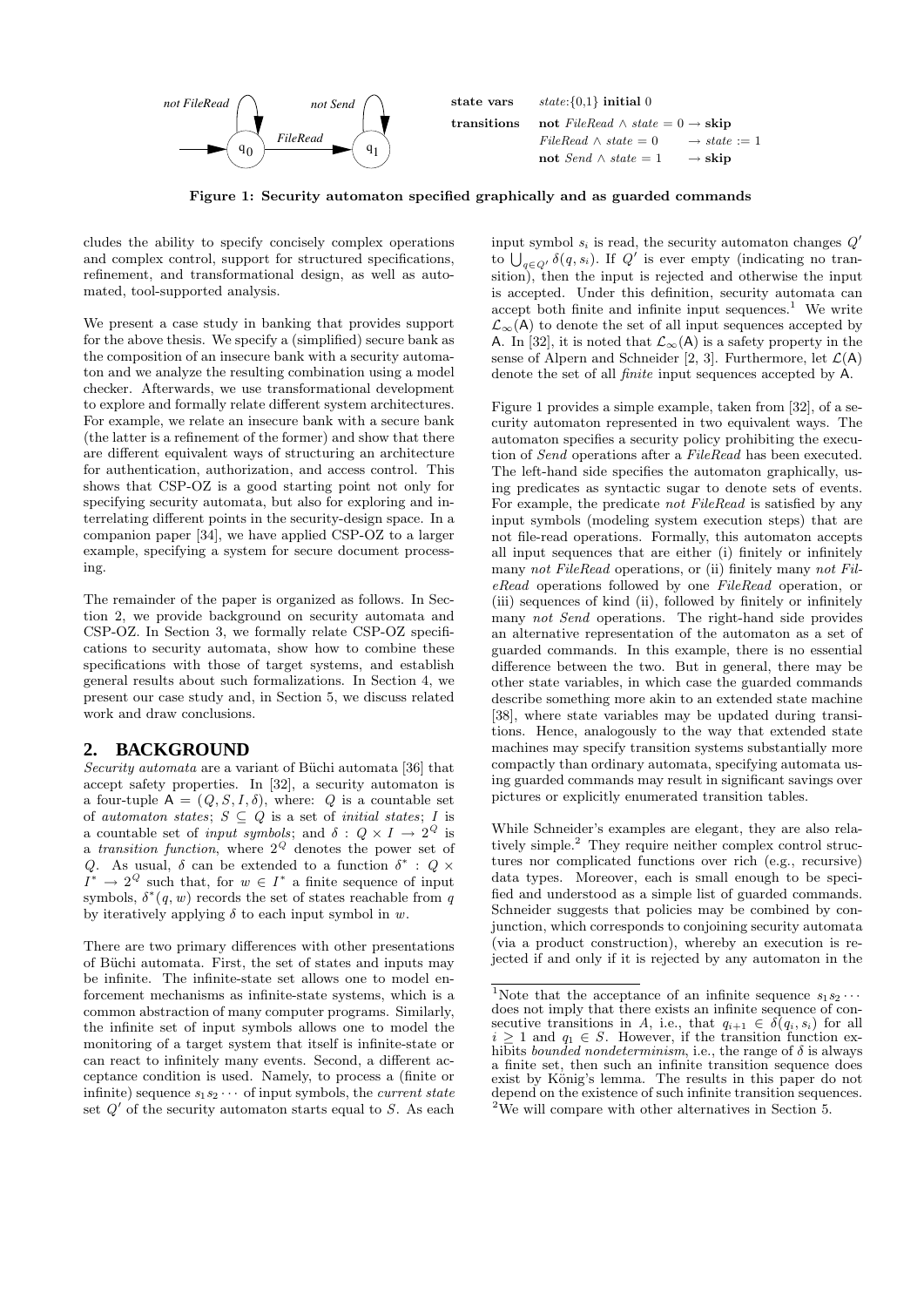collection. But conjunction is only one way of combining specifications and there are substantially more expressive starting points for formalizing processes than guarded commands; recall the desiderata for practical specification languages mentioned in the introduction. This was our motivation for investigating alternative specification techniques and their advantages.

CSP-OZ is a specification language for reactive systems [12, 13] that combines two views of such systems: a control view specified using the notation of Communicating Sequential Processes (CSP) [21, 31] and a data view specified using Object-Z (OZ) [9, 35]. Each CSP-OZ specification can be seen as a structured way of presenting a possibly infinitestate process that manipulates a possibly infinite data space. We briefly describe some of the main characteristics of this language and its sublanguages. The references should be consulted for further details.

 $CSP$  was introduced by Hoare [20, 21]; its central concepts are synchronous communication along channels between different processes, parallel composition, and hiding of internal communication. Syntactically, CSP processes are built up from several sets of symbols. The starting point is the set  $(a, b \in) \Sigma$  of visible events. Structured events of the form  $(c, v)$ , where c is a channel of some type T and v is a data value from T, are called communications. For a tuple  $v = (v_1, ..., v_n)$ , with  $n \ge 1$ , the communication  $(c, v)$  is also written as  $c.v_1$ . ...  $.v_n$ . Subsets  $(A, B)$  of  $\Sigma$  are called alphabets. Besides events, there is the symbol  $\tau \notin \Sigma$  representing an internal or silent action of a process. The set of actions is given by  $(\alpha, \beta \in)$   $Act = \Sigma \cup {\tau}$ . We also need the set  $(X, Y \in)$  *Idf* of (*process*) *identifiers* that can appear as names of CSP processes.

We consider the set  $(P, Q \in)$  *Proc* of CSP processes defined by the BNF syntax

$$
P ::= \text{STOP} | a \rightarrow P | P \sqcap Q | P \sqcap Q
$$

$$
P || A || Q | P \setminus A | X.
$$

STOP represents a process that cannot engage in any action. The process  $a \rightarrow P$  first engages in an event a and then behaves like P. This prefix operator is a restricted form of sequential composition. The process  $P \sqcap Q$  represents internal nondeterministic choice and can choose to behave like P or Q, without influence of the environment (e.g., a user or another process). In contrast, in the alternative composition  $P \sqcup Q$ , the environment selects by its first communication whether this process behaves like  $P$  or  $Q$ . In the parallel composition  $P \parallel A \parallel Q$ , the processes  $P$  and  $Q$  run in parallel, but must synchronize on all events in the synchronization alphabet A. The hiding operator  $P \setminus A$  conceals all events in the alphabet A. These events are transformed into internal actions  $\tau$ . Finally, a process identifier X represents a call of a process P defined by a corresponding equation  $X = P$ . Processes are often specified by systems of mutually recursive equations where the identifiers have parameters ranging over data values:  $X(v_1, ..., v_n) = P$ . By convention, the unary prefix operator  $a \rightarrow$  binds stronger than the binary operators  $\sqcap$ ,  $\sqcap$ , and  $\lVert A \rVert$ .

Associative operators like  $\sqcap$  and  $\sqsubseteq$  can be *replicated*. For example,  $\Box a : A \bullet a \rightarrow P(a)$  defines a process ready to

engage in any communication  $a$  in the alphabet  $A$  and then behave as  $P(a)$ . We will also employ standard notation for output and input on channels: *output*  $c!v \rightarrow P$  stands for  $c.v \rightarrow P$  and input  $c?x \rightarrow P(x)$  stands for  $\Box v : T \bullet$  $c.v \rightarrow P(v)$ , where T is the type of channel c and  $P(v)$ results from  $P(x)$  by substituting the value v for the variable  $x$ . Boolean expressions  $e$  over such variables can be used as *guards:* e &  $\overline{P}$  equals P if e evaluates to true, otherwise it equals STOP. The channel alphabet  $\{ | c | \}$  denotes the event set  $\{c.v \mid v \in T\}$ . For multiple channels  $c_1, ..., c_n$ , the notation  $\{ | c_1, ..., c_n | \}$  is defined accordingly.

CSP has a rich theory comprising an operational, trace, failures-divergences, and algebraic semantics with consistency proofs [6, 28, 31]. The operational semantics assigns to each process P a nondeterministic automaton  $A(P)$  =  $(Q_P, S_P, I_P, \delta_P)$ , where:  $Q_P$ , the set of states, is the set of CSP processes;  $S_P$ , the set of initial states, is  $\{P\}$ ;  $I_P$ , the set of input symbols, is  $\Sigma \cup {\tau}$ ; and  $\delta_P$  is the nondeterministic transition function.  $\delta_P$  is given by an inductively defined relation  $\longrightarrow: Q_P \times I_P \times Q_P$ , whose rules describe process execution, namely  $q' \in \delta_P(q, a)$  iff  $q \stackrel{a}{\longrightarrow} q'$ . All states in  $A(P)$  are considered accepting.

Note that the components of  $A(P)$  have the same type as those of security automata. However, automata in CSP only accept *finite* sequences over the set  $\Sigma$ , called *traces*. For a nondeterministic automaton A, define its (automaton) trace semantics as  $\mathcal{T}(\mathsf{A}) = \{w - \tau \mid w \in \mathcal{L}(\mathsf{A})\}\)$ , where  $\mathcal{L}(\mathsf{A})$  is the language of classical automata theory where all states are considered accepting and  $w - \tau$  denotes the sequence w with all occurrences of  $\tau$  deleted. The *(CSP)* trace semantics assigns to each process P the set of traces  $T(P) = T(A(P))$ . A process  $Q$  refines a process  $P$  in the trace model  $T$ , abbreviated  $P \sqsubseteq_{\mathcal{T}} Q$ , if  $\mathcal{T}(Q) \subseteq \mathcal{T}(P)$ . Informally, Q refines  $P$  if  $Q$  is more deterministic than  $P$ , i.e., if  $Q$  has fewer traces than P. Trace refinement is insensitive to nondeterminism and divergence. To make finer distinctions, the failures-divergences semantics  $\mathcal{FD}$  of CSP was developed [6, 31], with its associated notion of refinement,  $P \sqsubseteq_{\mathcal{FD}} Q$ . For  $M \in \{T, {\cal FD}\},\,$  we write  $P =_{\mathcal M} Q$  if  $P \sqsubseteq_{\mathcal M} Q$  and  $Q \sqsubseteq_{\mathcal M} T$ .

For A as above let its  $\tau$ -closure be the automaton  $A_{-\tau}$  =  $(Q, S', I', \delta')$ , where:

- $S' = \bigcup_{q_0 \in S, w \in \{\tau\}^*} \delta^*(q_0, w),$ the set of states reachable from  $S$  via zero or more  $\tau$ -actions;
- $I' = I \setminus {\tau}$ ; and
- $\delta' : Q \times I' \to 2^Q$ , with  $\delta'(q, a) = \bigcup_{w \in I^*, w \tau = a} \delta^*(q, w)$ .

Taking the  $\tau$ -closure of an automaton does not change its trace semantics, i.e.,  $\mathcal{T}(\mathsf{A}) = \mathcal{T}(\mathsf{A}_{-\tau})$  for every automaton A.

The FDR (Failures-Divergence Refinement) model checker [15, 30] provides tool support for CSP. Given finite-state processes P and Q, FDR can automatically check whether the refinement relations  $P \sqsubseteq_{\mathcal{T}} Q$  or  $P \sqsubseteq_{\mathcal{FD}} Q$  hold. Additionally, FDR can check whether a finite-state process is deadlock-free, divergence-free, or deterministic (intuitively,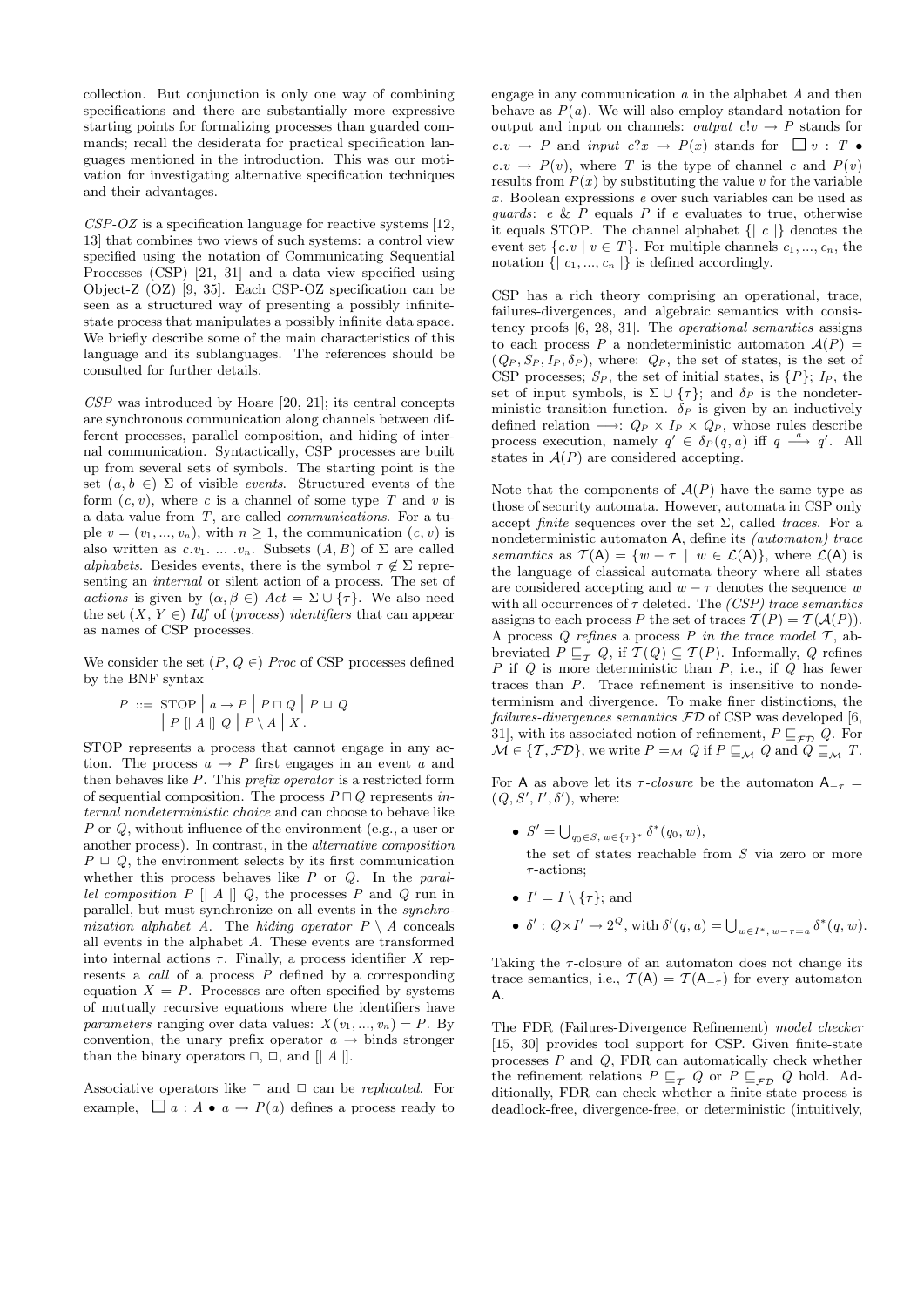one that can never reach a state where it can accept or refuse the same event). Other properties can be checked with FDR, provided they can be reduced to refinement checks using test processes. We will see an example of this in Section 4.

Z is a language based on set theory and predicate logic for specifying data, state spaces, and state transformations [22, 40]. It comprises the mathematical tool kit, a collection of convenient notation and definitions, and the schema calculus for structuring state spaces and their transformations. *Object-Z* is an object-oriented extension of  $Z$  [9, 35]. It includes the concepts of classes, instantiation, and inheritance, although in this paper we only use the concept of classes. Z and Object-Z both have a formal notion of data refinement.

CSP-OZ [12, 13, 14] integrates CSP and Object-Z. Here we just describe its main features. Example specifications are given in Section 4. The central notion of CSP-OZ is that of a class, consisting of an interface, a CSP part, and an OZ part. The specification of a class C takes the following form.

| ΙF | [interface] |
|----|-------------|
|    | [CSP part]  |
|    | [OZ part]   |

The interface IF declares channel names and types used by the class. The CSP part P constrains the possible communication sequences along the interface channels using CSP process notation. P may consist of multiple processes defined by CSP process equations, one of which is a distinguished process named main, which denotes the initial process. The OZ part Z comprises a nameless *state* schema describing the state space, a schema Init constraining the initial state, and communication schemas  $com_c$  describing the transformation of the state space induced by communicating along an interface channel c.

The Semantics of CSP-OZ is defined by a transformation into CSP [12, 13]. Thus, each CSP-OZ specification denotes a process that can be analyzed in the trace or failuresdivergences model of CSP. Hence, provided all classes specified use only finite-state CSP processes and finite data, the FDR model checker can be used to prove refinement properties of the CSP-OZ specification [14].

For a given class C, the transformation maps the OZ part of C into a CSP process that runs in parallel and communicates with the CSP part of  $C$ . Formally,  $C$  is transformed into the process

$$
proc(C) = \text{main} \; [Ev \; || \; OZMain
$$

that consists of the parallel composition of main calling the main process in the CSP part and a parameterized process OZMain representing the semantics of the OZ part of C. The parallel composition synchronizes on the alphabet  $Ev$ of all events common to the CSP and the OZ part. The recursive process equations defining OZMain are given in Appendix A.

# **3. SPECIFYING SECURITY AUTOMATA AND THEIR COMBINATION**

In this section, we describe how we use CSP-OZ to specify security automata, target systems, and their combination. In doing so, we formally relate CSP-OZ specifications with Schneider's security automata and prove general results about the relationship between protected and unprotected systems.

## **3.1 Specifying security automata**

We define a mapping from each CSP-OZ class  $C$  to a security automaton. Take the transformational semantics of C, which yields a CSP process of the form  $proc(C) = \text{main}$  $Ev$  |  $OZMain$ . We now define the security automaton specified by C as  $\mathcal{A}(proc(C))_{-\tau}$ , i.e., the  $\tau$ -closure of the automaton given by the operational semantics of CSP.

In this translation, we map the CSP process  $proc(C)$  to the security automaton  $\mathcal{A}(proc(C))_{-\tau}$ , but these have different semantics. Recall that the trace semantics of a CSP process P is the set of finite traces accepted by the automaton  $\mathcal{A}(P)$ , where all states are considered accepting. In contrast, security automata A are a variant of Büchi automata that accept sets  $\mathcal{L}_{\infty}(\mathsf{A})$  of finite and *infinite* sequences. Fortunately, the semantics are in tight correspondence for security automata defined by CSP processes.

PROPOSITION 1. For a CSP process P and a sequence  $w \in \Sigma^* \cup \Sigma^\omega$ :  $w \in \mathcal{L}_{\infty}(\mathcal{A}(P)_{-\tau})$  iff  $\mathcal{T}(P)$  contains all finite prefixes of w.

This proposition establishes that we can indeed view a CSP-OZ class with its trace semantics as a structured specification of a security automaton with a different, but equivalent, notion of acceptance. Moreover, it is easy to show the converse: any security automaton can be represented in CSP-OZ, indeed directly in CSP itself.

Security automata accept safety properties, as noted in Section 2. Since we can specify security automata in CSP-OZ or just CSP, we can use trace refinement to check these properties. For instance, to check whether a security automaton specified by a class C satisfies a safety property specified via the process P, we check the refinement  $P \sqsubseteq_{\mathcal{T}} proc(C)$ . This is sufficient because, by Proposition 1, we have that

$$
\mathcal{L}_{\infty}(\mathcal{A}(P)_{-\tau}) \supseteq \mathcal{L}_{\infty}(\mathcal{A}(proc(C)_{-\tau})) \text{ iff } \mathcal{T}(P) \supseteq \mathcal{T}(proc(C)).
$$

In contrast, the above semantics are not fine enough to detect properties such as deadlock or divergence freedom. If an automaton can nondeterministically choose between a successful transition and a deadlock or divergence, only the successful transition will be represented in the trace. This is the case for both Schneider's semantics  $\mathcal{L}_{\infty}(\mathcal{A}(proc(C))_{-\tau})$  and our trace semantics  $\mathcal{T}(proc(C))$ . However, in our setting, we can check these properties by analyzing the automaton  $\mathcal{A}(proc(C))$  using the richer failures-divergences semantics.

# **3.2 Combination with target systems**

In [32, p. 40], Schneider describes how security automata are to be combined with a target system via a simulation: "The target is executed in tandem with a simulation of the security automaton. In particular, initialization or creation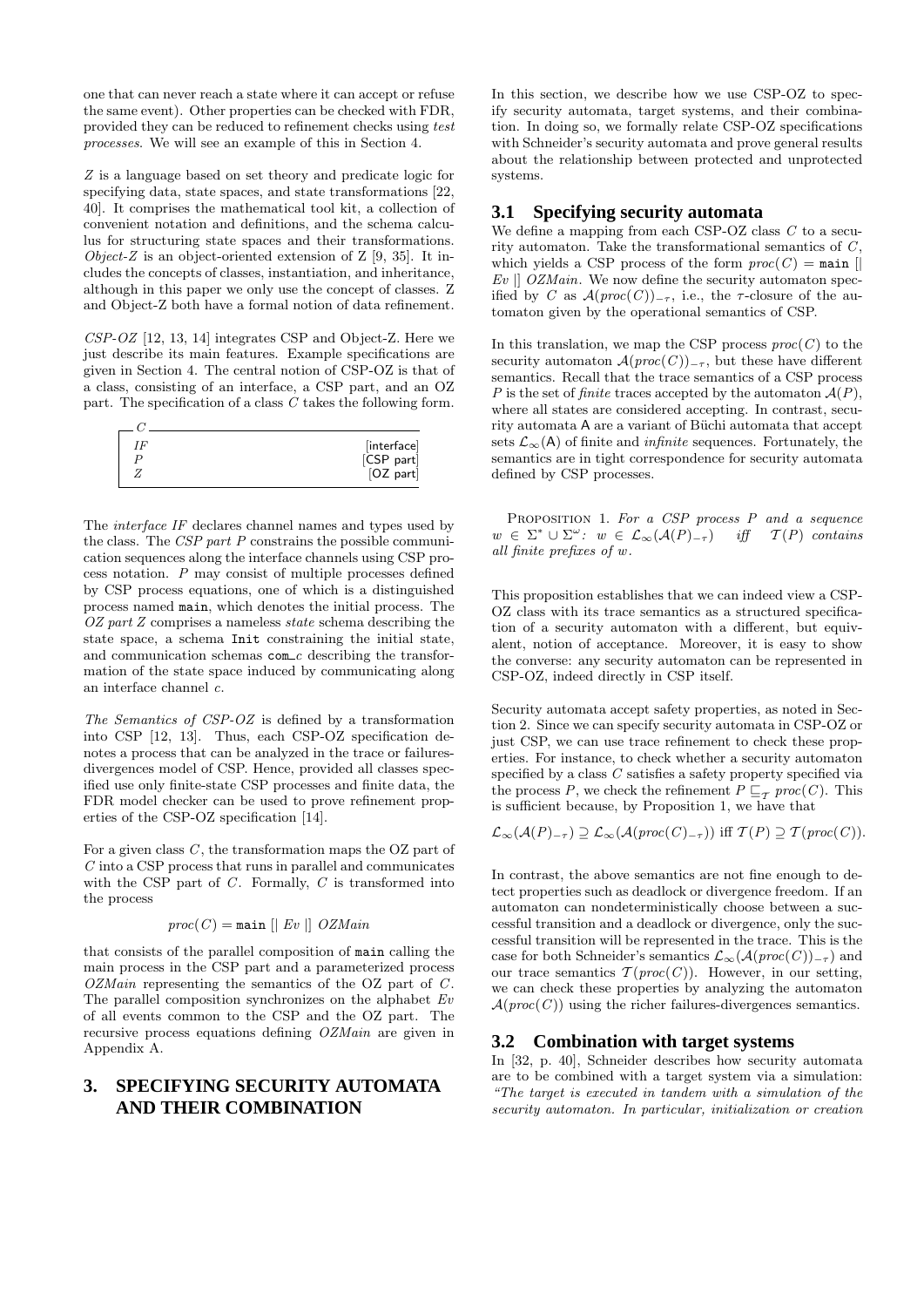of the target causes an initialized instance of the security automaton simulation to be created. And each step that the target is about to take generates an input symbol, which is sent to that simulation." In this setting, input rejected by the security automaton causes termination of the target. Hence, policy enforcement is by execution cutting.

Automata specified in CSP-OZ can also be combined with target systems in the way described above. In this paper, however, we will explore another possibility, where we work entirely at the specification level. Namely, using CSP's parallel composition, we can provide a formal account of how an unprotected target system UnpSys is combined with a security automaton SecAut to yield a secure system SecSys:

$$
SecSys = UnpSys \mid A \mid] SecAut.
$$

Here, we choose the synchronization set  $A$  such that  $SecAut$ obtains all relevant information of UnpSys and blocks all transitions of UnpSys that are unsafe. The synchronization set provides a formal counterpart of Schneider's account of the target system generating input for the security automaton. One possibility is to require that the security automaton synchronizes with, and hence accepts, all transitions of the target system. This corresponds to taking  $A = \alpha(UnpSys)$ , where  $\alpha(UnpSys)$  denotes the set of all events possible for the process UnpSys. Alternatively, the security automaton can be specified to monitor only some subset of target system transitions by choosing a smaller synchronization set. Moreover, the security automaton can introduce additional events not present in the target system. This may be used to specify security mechanisms that react to new events, such as user inputs. For example, the security automaton in our bank example will introduce events for entering the pin and tan.

In both systems and their specifications, it is useful to distinguish between the functionality provided by the system and that presented to the user via a restricted interface. In our setting, both unprotected systems and protected systems may contain operations that should not be accessible to the user. Hence we may choose to hide events in either  $UnpSys$  or  $SecSys$ . For example, in the bank specification, the event of executing a requested funds transfer will be hidden from the user.

The above provides a formal account of both security automata and their combination with target systems in CSP-OZ and, via translation, in CSP. Hence all methods and tool support that these languages provide for analysis, refinement, and transformation can be applied to these models. Moreover, based on the semantics of CSP we can prove a general refinement result, once and for all, relating insecure and secure systems. Namely, when restricted to a common interface, the secure system is a refinement of the insecure system. We proceed by first stating several properties of refinement and trace equivalence.

LEMMA 1. Let  $P$  and  $Q$  be CSP processes, with  $A =$  $\alpha(P) \cap \alpha(Q)$  and  $B \subseteq \Sigma$ . Then the following refinement relationships hold in the trace semantics of CSP:

(1) If 
$$
\alpha(Q) \subseteq \alpha(P)
$$
 then  $P \sqsubseteq_{\mathcal{T}} P$   $[|A|]$  Q.

(2) If 
$$
\alpha(P) \cap B = \varnothing
$$
 then  
\n $(P \parallel A \parallel Q) \setminus B = \tau P \parallel A \parallel (Q \setminus B).$ 

Property (2) also holds in the failures-divergences semantics. i.e., with  $\equiv_{\mathcal{FD}}$  instead of  $\equiv_{\mathcal{T}}$ . Property (1) does not hold in the failures-divergences semantics because  $P \parallel A \parallel Q$  might deadlock even if  $\overline{P}$  is deadlock-free.

PROPOSITION 2. Let U and S be CSP processes, with  $A = \alpha(U) \cap \alpha(S)$  and  $B = \alpha(S) \setminus \alpha(U)$ . Then the following trace refinement holds:

$$
U \subseteq_{\mathcal{T}} (U[[A]]S) \setminus B.
$$

PROOF. We apply Lemma 1:

$$
\begin{aligned}\nU & \xrightarrow{\text{by (1), since } \alpha(S \setminus B) \subseteq \alpha(U)} \\
U & \xrightarrow{\text{by (1), since } \alpha(S \setminus B) \subseteq \alpha(U)} \\
&= \tau \qquad \text{by (2), since } \alpha(U) \cap B = \varnothing \\
(U & \xrightarrow{\text{by (1), } B} B) \qquad \qquad \Box\n\end{aligned}
$$

Taking  $U = UnpSys, S = SecAut, and SecSys$  as above, Proposition 2 yields  $UnpSys \subseteq_T \text{SecSys} \setminus B$ . Thus, by construction, when restricted to a common interface, the secure system is a trace refinement of the unprotected target system.

#### **4. A BANKING EXAMPLE**

We illustrate our approach by modeling part of the IT infrastructure of a simple bank, which offers customers operations for accessing accounts and transferring funds. We first model an insecure version of the bank as one without any security measures beyond a simple, passwordless, login mechanism. Afterwards, we secure the bank with a security automaton that runs in parallel and synchronizes with the bank.

#### **4.1 Modeling the bank and its security policy**

Our model consists of two processes running in parallel: the bank and the security automaton. The formal specification starts by introducing the sets

[*UserID*, *AccID*, *PIN*, *TN*], *Val* : 
$$
\mathbb{P}\mathbb{Z}
$$
, *Sum* :  $\mathbb{P}\mathbb{N}$ 

needed to specify the parameters in the bank's interface, which provides operations for *login* and *logout*, for checking the balance of an account, for requesting the transfer of some sum of money from one account to another, for executing the transfer, and for aborting the transfer. When defining the channel types, Z naming conventions are used, e.g., variables decorated with "?" and "!" denote inputs and outputs.

The state of a Bank (representing an insecure bank) maintains the set of its customers and the balances of all accounts. It only accepts logins from users registered as customers, but no credentials, like passwords, are required. After a successful login, the user may check the balance of any account and transfer funds. The bank processes only transfer requests between two different accounts when the amount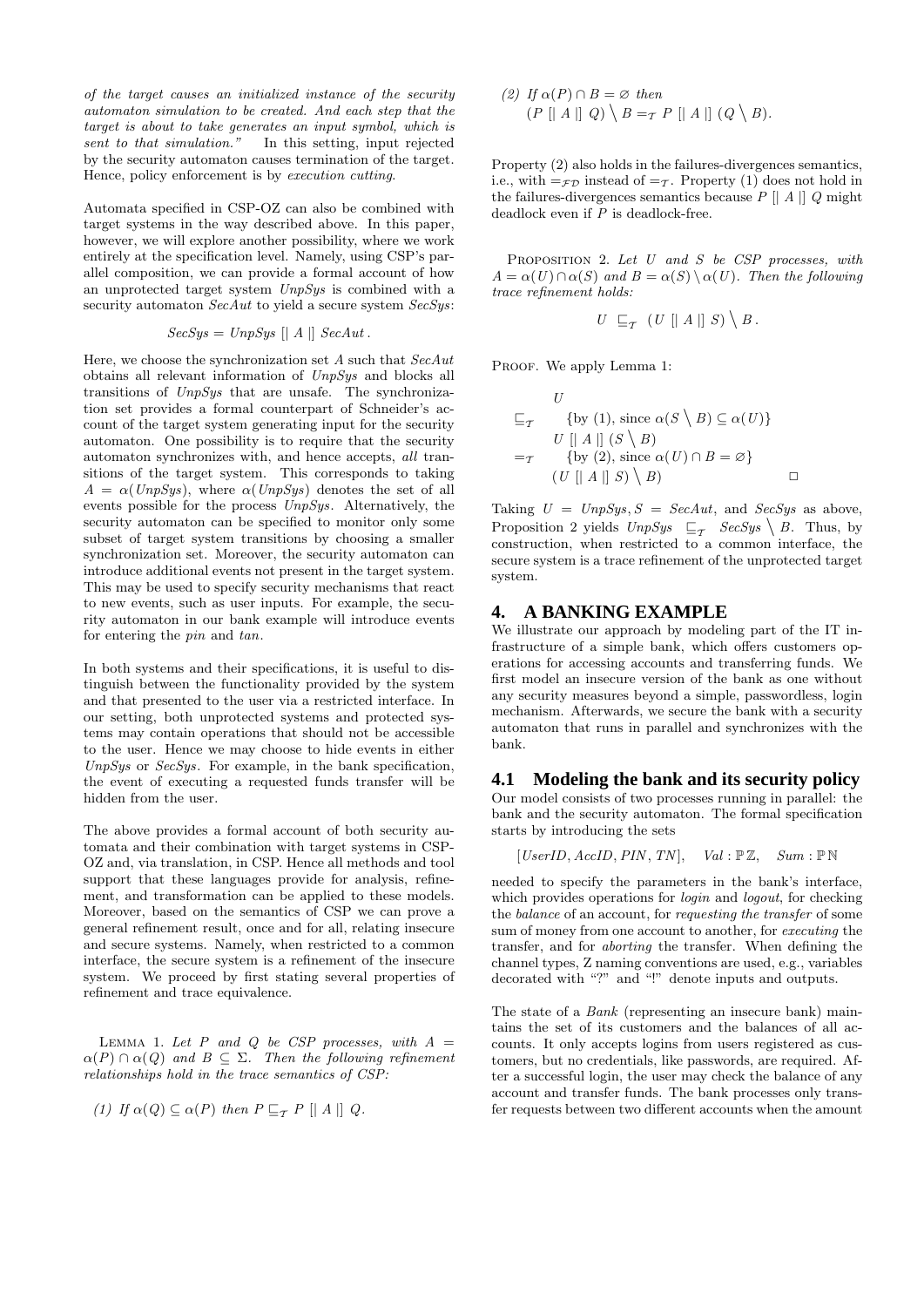to be withdrawn does not exceed the balance of the debiting account. Therefore a transfer is modeled by two operations:  $transferReq$ , which requests the transfer, and  $transferExec$ , which transfers the requested funds only if the request succeeds. We will explain the significance of abort shortly.

The CSP part of Bank models the sequencing constraints of the operations *login*, *logout*, *balance*, *transferReq*, *transfer-*Exec, and abort. For example, balance is only possible after a successful login. Whereas the data values of the operation parameters u, s, a1, and a2 are determined by the user via UserIF, the values of the parameters  $ok$  and  $v$  depend on the state of a Bank and are determined by the communication schemas com login, com balance, and com transferReq of the OZ part. Note that the communication schemas com transferReq and com transferExec change transferOK and bal, respectively, of the bank's state as indicated by the  $\Delta$  notation; following Z's convention, these variables are decorated by a prime to denote their value after transformation. Note too that, as specified, the bank is single threaded. Hence we do not need to consider problems of processing (ACID) transactions.



In this example, the (unprotected) target system is  $UnpSys =$ Bank. To secure this system, we specify a security automa-

ton SecAut, whose states record the credentials, privileges, and the TAN (Transaction Authentication Number) lists of its customers. The credentials specify the PIN (Personal Identification Number) code of the customers, the privileges specify which actions (balance check, transfer) a user can perform on a given account, and the TAN list contains the transaction authentication numbers to be used (each only once) for each transfer operation. Formally, the set of actions is specified by

$$
Actions := = Balance | Transfer.
$$

After a successful login, the security automaton authenticates the user by checking whether the PIN code entered on the channel pin of SecUserIF agrees with the user's credentials. When this is the case, the security automaton enters the loop *SecOperate*, where it stays until the user logs out. To check an account's balance, the security automaton checks whether the user has the corresponding privilege to carry out the Balance action on the account a?, input by the user. To transfer funds, the security automaton requires that the user has the Transfer privilege for the account a1? to be debited and moreover it checks whether the TAN entered by the user agrees with the next number on the TAN list.

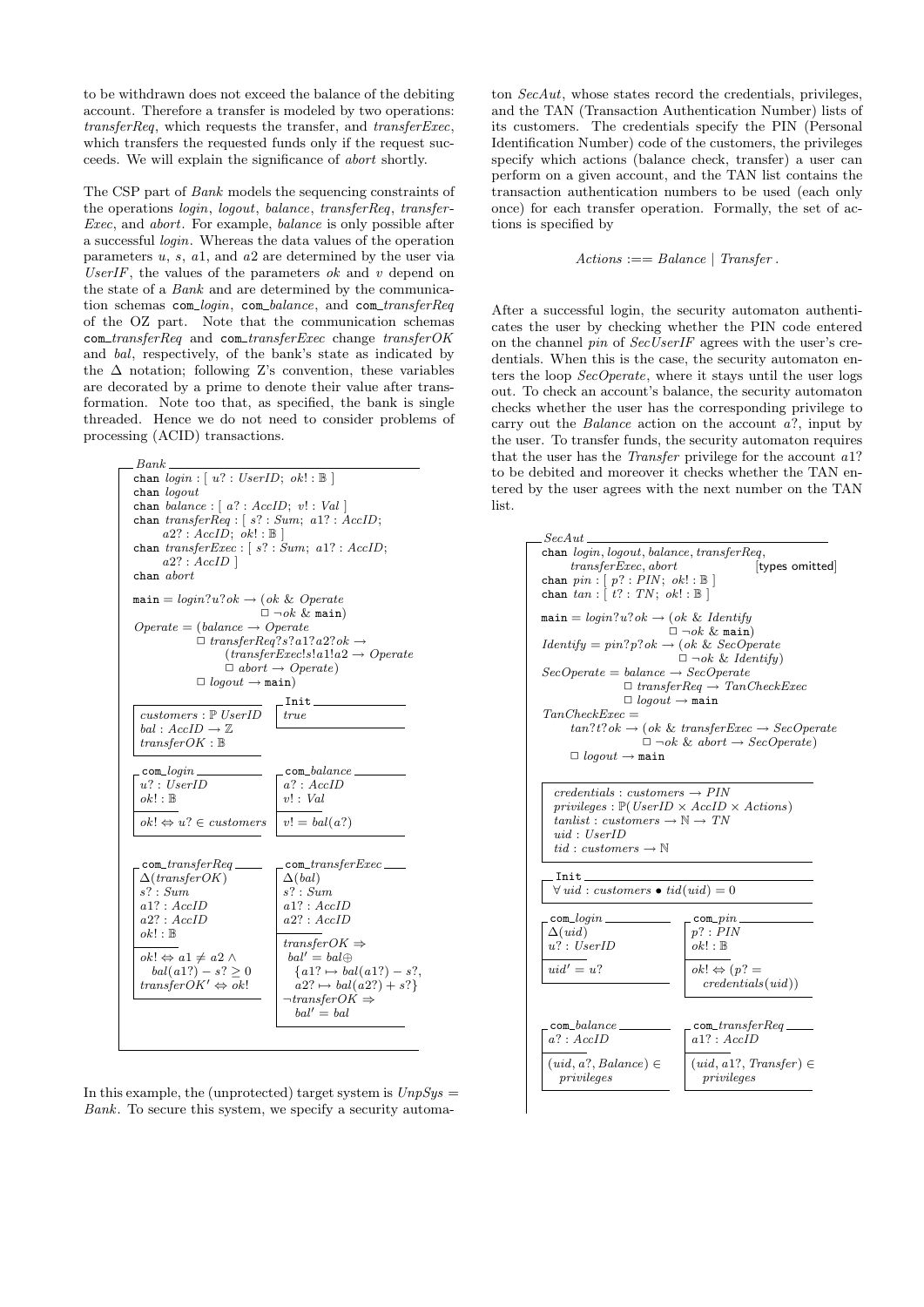$$
\begin{array}{l}\n\texttt{com\_tan}\n\\ \n\Delta(tid) \\
t? : TN \\
ok! : \mathbb{B} \\
\hline\nok! \Leftrightarrow (t? = tanlist(uid)(tid(uid))) \\
(ok! \Rightarrow tid' = tid \oplus \{uid \mapsto tid(uid) + 1\}) \wedge \\
(\neg ok! \Rightarrow tid' = tid)\n\end{array}
$$

The secure system is specified by

 $SecSys = Bank \parallel A \parallel SecAut$ .

Here  $A = \{ |\,\>loqin, \> balance, \> transferReg, \> transferExec, \> abort, \}$  $logout$  |. To the user, a constrained view of the system may be presented, for example,  $SecSys \setminus B$ , where the operations in  $B = \{ | \; transferExec, abort | \}$  are hidden.

#### **4.2 Formal analysis**

Using the transformational semantics of CSP-OZ outlined in Section 2, we can perform a formal analysis of the bank example. First, we perform basic "sanity checks", in particular checking the system against different use cases in the form of traces. For example, for suitable choices of the data domains,

> $SecSys \sqsubseteq_{\mathcal{T}} login.u1,true \rightarrow pin.p1,true \rightarrow$  $transferReg.3.ac1.ac2.true \rightarrow STOP$

describes a partial run of the secure system.

Second, we check several *general properties* of the specifications based on their failures-divergences semantics: Bank, UnpSys, SecAut, and SecSys are all deadlock-free, livelockfree, and deterministic.

Third, we check trace refinement properties. Note that UnpSys  $\mathcal{I}_{\mathcal{T}}$  SecSys, i.e., the secure system does not refine the unprotected system. This is simply because SecSys has new communication capabilities along the channels pin and tan, which are not part of UnpSys. However, if we hide these channels then  $UnpSys \sqsubseteq_{\mathcal{T}} (SecSys \setminus \{ | \ pin, tan \} ),$  i.e., the secure system, restricted to a common interface, refines the unprotected system.

Finally, we check two security properties of SecSys. Informally stated they are:

- (1) No balance check occurs before a sequence of successful login and pin entries.
- (2) No transferExec occurs before a successful tan entry.

We formalize these properties using CSP test processes. For example, property  $(2)$  is checked by the test process  $P2$  specified as follows:

$$
P2 = tan?t.txtue \rightarrow P2T
$$
  
\n
$$
\Box (\Box x : A2 \bullet x \rightarrow P2)
$$
  
\n
$$
P2T = transferExec?s?a1?a2 \rightarrow P2
$$
  
\n
$$
\Box (\Box x : A2 \bullet x \rightarrow P2)
$$

with  $A2 = \{ | login, balance, transferReg, abort, logout, pin | \}$  $\cup \{tan.t.\text{false} \mid t \in TN\}$ . Then the trace refinement  $P2 \sqsubseteq_{\mathcal{T}}$  $SecSys$  shows that  $(2)$  holds.

By restricting the bank's data to range over finite domains, we have used FDR to check all of these properties automatically. See Appendix B for details. The third property though does not actually require model checking as it follows directly from Proposition 2.

#### *4.2.1 Transformation*

The combination CSP-OZ also allows us to perform semantic preserving transformations. In particular, we can eliminate the parallel composition between the target and security automaton by using a transformation akin to Milner's expansion law [25]. Applying this transformation to  $SecSys0 = Bank$  [| A ||  $SecAut$  yields a CSP-OZ specification where all communication schemas of Bank and SecAut with the same name are conjoined. For example, eliding the declaration parts, we obtain

| $com-balance$ .          | commtransferReg                                                                |
|--------------------------|--------------------------------------------------------------------------------|
|                          |                                                                                |
| $val! = bal(a?)$         | $ok! \Leftrightarrow bal(a1?) - s? \ge 0$<br>transferOK' $\Leftrightarrow ok!$ |
| $(uid, a?, Balance) \in$ |                                                                                |
| privileges               | $(uid, a1?, transfer) \in$                                                     |
|                          | privileges                                                                     |

where the unprotected bank operations and security checks concerning the privileges appear as conjuncts next to each other.

In general, we can use such transformations to explore different designs, which may reflect different ways of securing systems, e.g., corresponding to different security architectures or security design patterns. This simple example shows the relationship between two common security architectures. The security automaton represents a policy decision point. Parallel composition represents a system where decisions about allowed operations are separated from the operations themselves and the policy enforcement point is represented implicitly, not by a process, but rather by the operational semantics of synchronous communication. This architecture can be directly refined to a concrete platform with support for *declarative access control*, where, for example, the middleware serves as a policy enforcement point by intercepting method calls and querying the policy decision point to check whether the resulting step is allowed. In contrast, when we transform the specification by eliminating parallel composition, the security checks are moved to, and incorporated in, the respective (previously insecure) operations. This factorization of the policy decision point into the individual methods is in the style of programmatic access control, where each method takes responsibility itself for checking whether it is authorized by the security policy.

#### **4.3 Discussion**

In a companion paper [34], we have applied CSP-OZ to specifying access control for documents, modeled as attributed trees. The full specification comprises around 25 pages and is given in [33]. While we have not performed any formal analysis of the resulting specification, the case study demon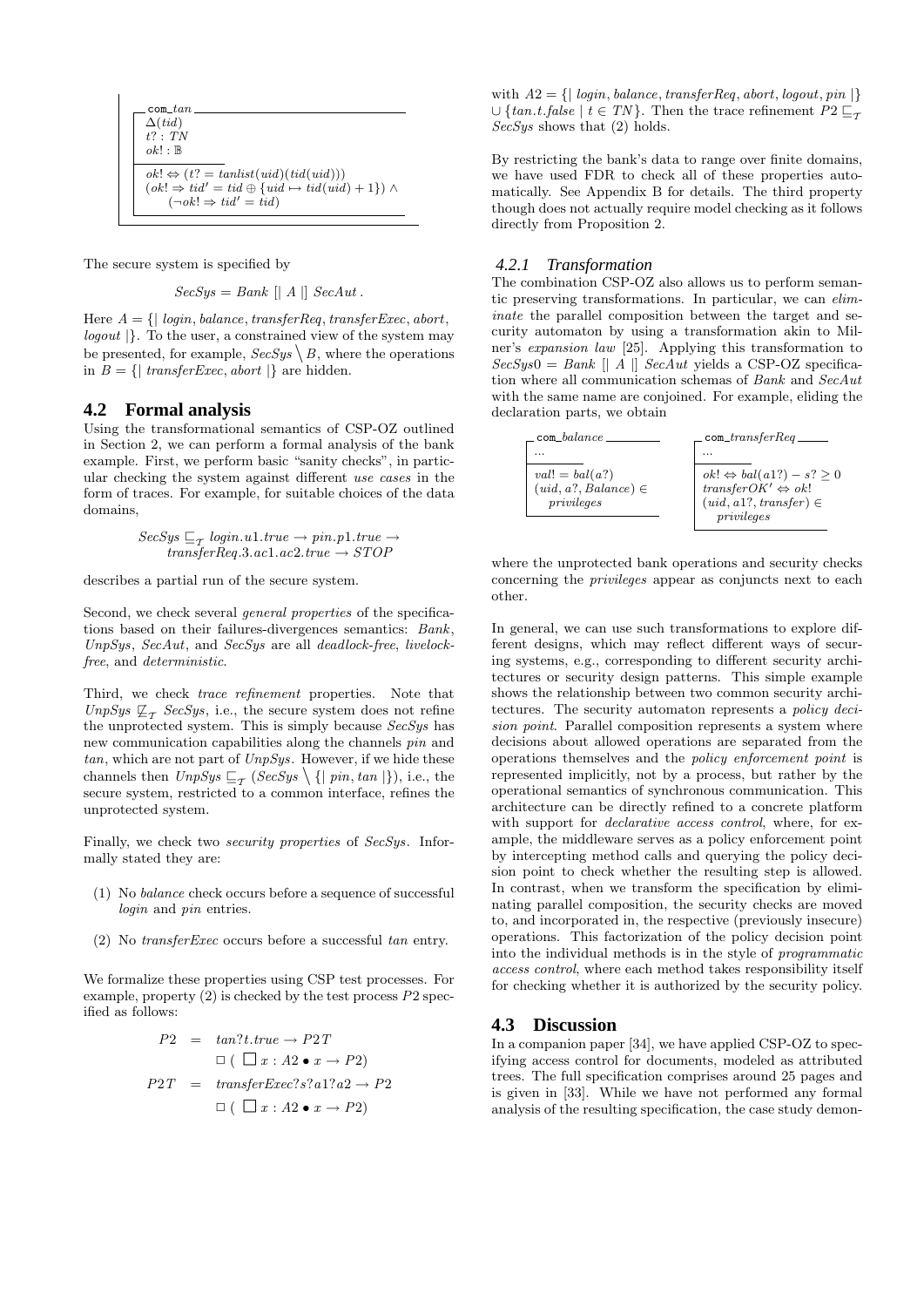strates that our specification approach scales to realistic examples.

The banking example illustrates how we can use different features of CSP-OZ to specify and reason about security automata and their composition with systems. The following characteristics are important for this application.

- The ability to specify event-based and state-based behavior as complementary aspects of the overall system behavior.
- Support for the parallel composition of specifications with synchronization on common events.
- Notions and laws of refinement, which enable correct proofs and system transformation.
- Tool support for reasoning about specifications.

Other specification languages have some of these characteristics, but few possess all of them. One alternative is  $CSP \parallel$ B [37], which combines CSP with B machines [1]. Whereas in Object-Z, any Z predicate can be used to specify state transformations, B uses the restricted format of guarded, nondeterministic assignments. Tool support is also available for CSP  $\parallel$  B [7]. Another alternative is Circus [39], which combines CSP, Z, and concepts of the refinement calculus [27]. Circus also has a model checker [16], inspired by FDR.

We now return to the *abort* operation in the *Bank* specification and explain the reasons for it and its implications. The inclusion of abort is not needed for the functioning of the insecure system but it acts as a "hook" in Bank that prevents the secure system from deadlocking. By omitting abort, a deadlock can arise: if a *transferReq* is granted but an incorrect tan is entered, then transferExec blocks. Note that a deadlock would correspond to Schneider's concept of execution cutting, which is acceptable from a security point of view. Indeed, without the abort alternative, we still have the trace refinement  $UnpSys \sqsubseteq_{\mathcal{T}} (SecSys \setminus \{ | \ pin, tan \} ).$ However, from a usability point of view, we would like our systems to be able to recover from attempted security violations.

In the ideal world, we could design unprotected systems completely independent of security concerns. The above discussion indicates that we can achieve this using execution cutting, provided we are not concerned about deadlocks. But this is usually unacceptable in practice. The alternative we have taken, using abort, corresponds to sending a notification to the target system or throwing an exception. But to cause a transfer of control in the target system, the target system must be designed to respond to such notification and this requires building-in appropriate functionality in the target system prior to its composition with the security automaton. This indicates why, in practice, security cannot be completely factored out during system design.

# **5. RELATED WORK AND CONCLUSIONS**

A number of researchers have studied the expressiveness of variants of security automata and alternative enforcement mechanisms. For example, in [24] the authors formalize

edit automata, which go beyond execution monitoring by allowing run-time program modification. Alternatively, [17] examines the class of policies enforceable by transforming target programs using rewriting. In contrast, our work is not concerned with expressiveness in the sense of enlarging the class of enforceable policies beyond those of security automata. Rather, we provide a foundation that is more expressive than security automata in terms of providing a language that is higher-level, more natural and concise, and which also supports transformation and analysis.

A related research area concerns how to map access control specifications to code that enforces the specified policy. For example, [10] specifies access control policies for Java stack inspection in the policy specification language PSLang. Policies are translated by a trusted rewriter into inline reference monitors by merging checks into the target systems. Other examples are the Polymer system [5] and Naccio [11], both of which produce Java bytecode from security specifications, again inlined into the target system. In contrast, the Ponder Policy Specification Language [8] and the Model-Driven Security approach of [4] map descriptions of access control policies into both procedural access control infrastructures (Java assertions) and declarative access control infrastructures (RBAC) for middleware platforms.

Each of the above-mentioned approaches (and there are many others) offers its own "domain specific" policy specification language along with some means of associating policies with target systems. Some of these languages, for example Polymer, are quite rich and well suited for modularly specifying and combing policies. These approaches, however, have a rather different focus than ours: mapping policies to security infrastructure as opposed to analyzing and transforming the policies themselves. As these languages are precise, and, in most cases semantically well defined, the formal analysis of policy specifications should be possible. However, this would require concrete work, in each case, to make precise the link from the domain-specific language to the appropriate reasoning theory, notions of refinement and transformational development (where they exist), and tool support.

Security automata are closely related to runtime monitors, which determine whether safety properties are violated at runtime. Research in this direction, e.g., [18, 19], has focused on the generation of efficient monitors from safety properties specified as formulas in Linear Temporal Logic and the integration of monitors in different programming languages. While this approach is well suited for monitoring properties involving simple control patterns, like precedence and bounded response, it is less well-suited for specifying security properties with complex interaction between control and data, like those arising in our document processing example.

Within the process algebra community, synchronous parallel composition is commonly used to specify systems by building up constraints on traces. Namely if  $P$  and  $Q$  are processes, then  $P \parallel A \parallel Q$  specifies a process where P may only carry out those events in  $A$  permitted by  $Q$ . This was the starting point for our work. Phrased in the terminology of security automata, Q describes the security automaton and synchronous parallel composition combines the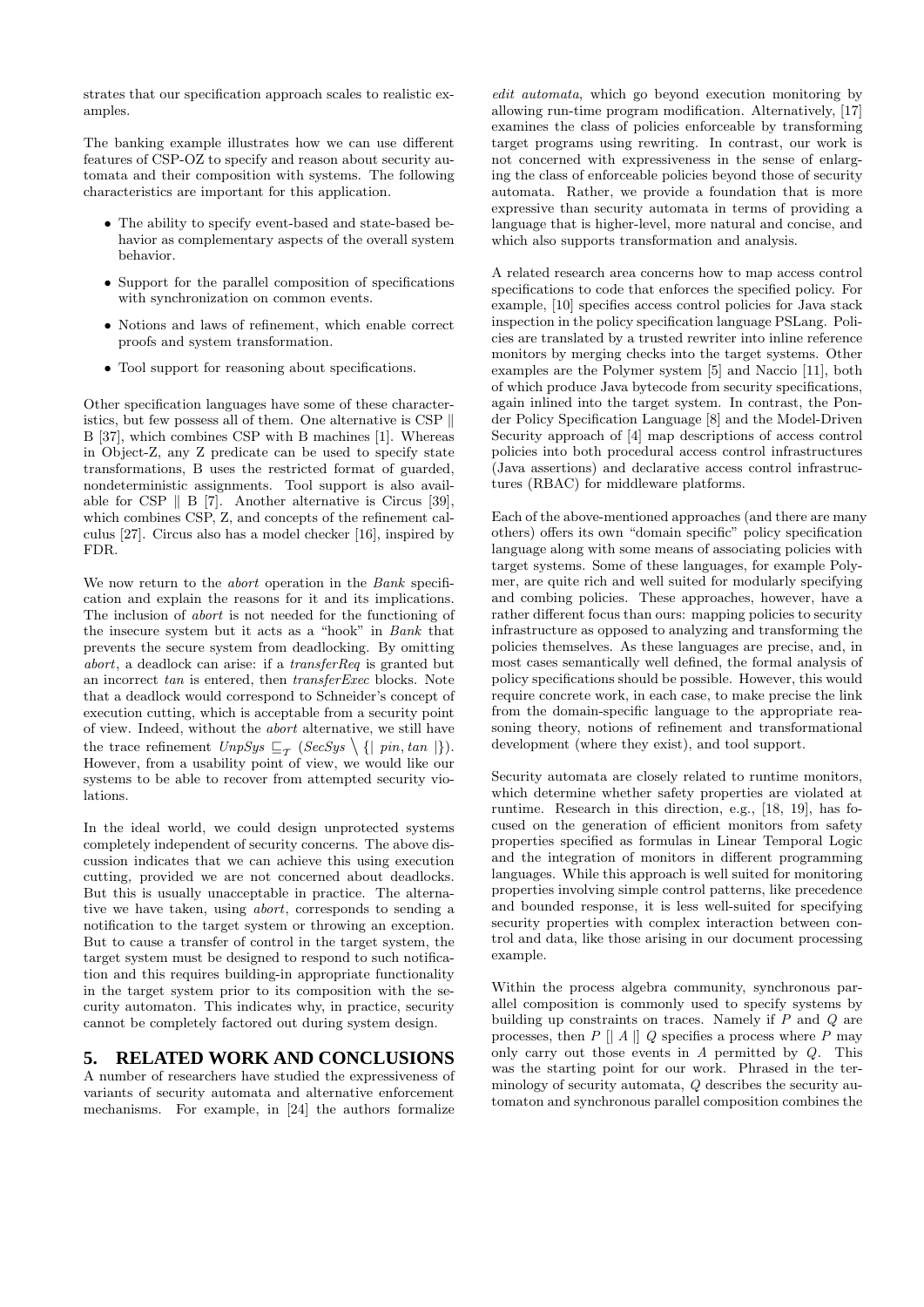processes into one that uses execution cutting for policy enforcement. Our contributions have been to make this correspondence exact for a rich specification language, where we build upon existing concepts, results, and tools, to show that the result can be applied to realistic examples, and to highlight some of the advantages in proceeding this way.

Our focus in this paper has been on the specification, the first stage (after requirements analysis) in system development. One direction for future work is to explore the next stage: the link to code. In contrast to the use of direct mappings, like those discussed above, we have the possibility of using refinement to establish a formal link between CSP-OZ specifications at different levels of detail. In particular, by introducing more components that run in parallel one can refine towards a distributed implementation. For a predecessor of the CSP-OZ notation, this has been shown in [29]. To proceed to an actual implementation, the approach of [26] could be pursued where CSP-OZ specifications are linked to a Java implementation by generating (as an intermediate step) assertional contracts expressed in the Java Modeling Language (JML) [23] from the specification. These contracts can then be satisfied by a Java program implementing the specification. Taken together, this would provide a formal framework for carrying out the development and analysis of security-critical systems, as well as for making a formal link to code.

Another direction, which is particularly interesting from the security standpoint, is to use the transformational approach suggested to explore the relationships between different security architectures. We have provided a simple example of how this can be done to relate declarative and programmatic access control. Other studies can be undertaken here, for example ways of distributing monitoring between clients and servers for different classes of distributed applications.

#### **6. REFERENCES**

- [1] J. Abrial. The B-Book Assigning Programs to Meanings. Cambridge University Press, 1996.
- [2] B. Alpern and F. Schneider. Defining Liveness. Inf. Process. Lett., 21(4):181–185, 1985.
- [3] B. Alpern and F. Schneider. Recognizing Safety and Liveness. Distributed Computing, 2:117–126, 1987.
- [4] D. Basin, J. Doser, and T. Lodderstedt. Model driven security: from UML models to access control infrastructures. ACM Transactions on Software Engineering and Methodology, 15(1):39–91, January 2006.
- [5] L. Bauer, J. Ligatti, and D. Walker. Composing security policies with Polymer. In Proceedings of the 2005 ACM SIGPLAN Conference on Programming Language Design and Implementation (PLDI), pages 305–314, June 2005.
- [6] S. Brookes, C. Hoare, and A. Roscoe. A theory of communicating sequential processes. Journal of the ACM, 31:560–599, 1984.
- [7] M. Butler and M. Leuschel. Combining CSP and B for specification and property verification. In J. Fitzgerald, I. Hayes, and A. Tarlecki, editors, Formal Methods 2005, volume 3582 of LNCS. Springer, 2005.
- [8] N. Damianou, N. Dulay, E. Lupu, and M. Sloman. The Ponder Policy Specification Language. In POLICY '01: Proceedings of the International Workshop on Policies for Distributed Systems and Networks, pages 18–38, London, UK, 2001. Springer-Verlag.
- [9] R. Duke, G. Rose, and G. Smith. Object-Z: A specification language advocated for the description of standards. Computer Standards and Interfaces, 17:511–533, 1995.
- $[10]$  U. Erlingsson and F. Schneider. IRM enforcement of Java stack inspection. In IEEE Symposium on Security and Privacy, pages 246–255, 2000.
- [11] D. Evans and A. Twyman. Flexible policy-directed code safety. In IEEE Symposium on Security and Privacy, pages 32–45, 1999.
- [12] C. Fischer. CSP-OZ: A combination of Object-Z and CSP. In H. Bowman and J. Derrick, editors, Formal Methods for Open Object-Based Distributed Systems, volume 2, pages 423–438. Chapman & Hall, 1997.
- [13] C. Fischer. Combination and Implementation of Processes and Data: From CSP-OZ to Java. PhD thesis, Bericht Nr. 2/2000, University of Oldenburg, April 2000.
- [14] C. Fischer and H. Wehrheim. Model-checking CSP-OZ specifications with FDR. In K. Araki, A. Galloway, and K. Taguchi, editors, Integrated Formal Methods, pages 315–334. Springer, 1999.
- [15] Formal Systems (Europe) Ltd. Failures-Divergence Refinement – FDR 2 User Manual, May 2003.
- [16] L. Freitas. Model Checking Circus. PhD thesis, University of York, October 2005.
- [17] K. Hamlen, J. Morrisett, and F. Schneider. Computability classes for enforcement mechanisms. ACM Trans. Program. Lang. Syst., 28(1):175–205, 2006.
- [18] K. Havelund and G. Rosu. Efficient monitoring of safety properties. Software Tools for Technology Transfer, 6(2):158–173, 2004.
- [19] K. Havelund and G. Rosu. An overview of the runtime verification tool java pathexplorer. Formal Methods in System Design, 24(2):189–215, 2004.
- [20] C. Hoare. Communicating sequential processes. CACM, 21:666-677, 1978.
- [21] C. Hoare. *Communicating Sequential Processes*. Prentice Hall, 1985.
- [22] International Organization for Standardization. Information technology  $-$  Z formal specification notation – Syntax, type system and semantics, first edition, July 2002.
- [23] G. Leavens, Y. Cheon, C. Clifton, C. Ruby, and D. Cok. How the design of JML accomodates both runtime assertion checking and formal verification. Science Computer Programming, 55:185–208, 2005.
- [24] J. Ligatti, L. Bauer, and D. Walker. Edit automata: Enforcement mechanisms for run-time security policies. International Journal of Information Security, 4(1–2):2–16, 2005.
- [25] R. Milner. Communication and Concurrency. Prentice Hall, 1989.
- [26] M. Möller, E.-R. Olderog, H. Rasch, and H. Wehrheim. Linking CSP-OZ with UML and Java: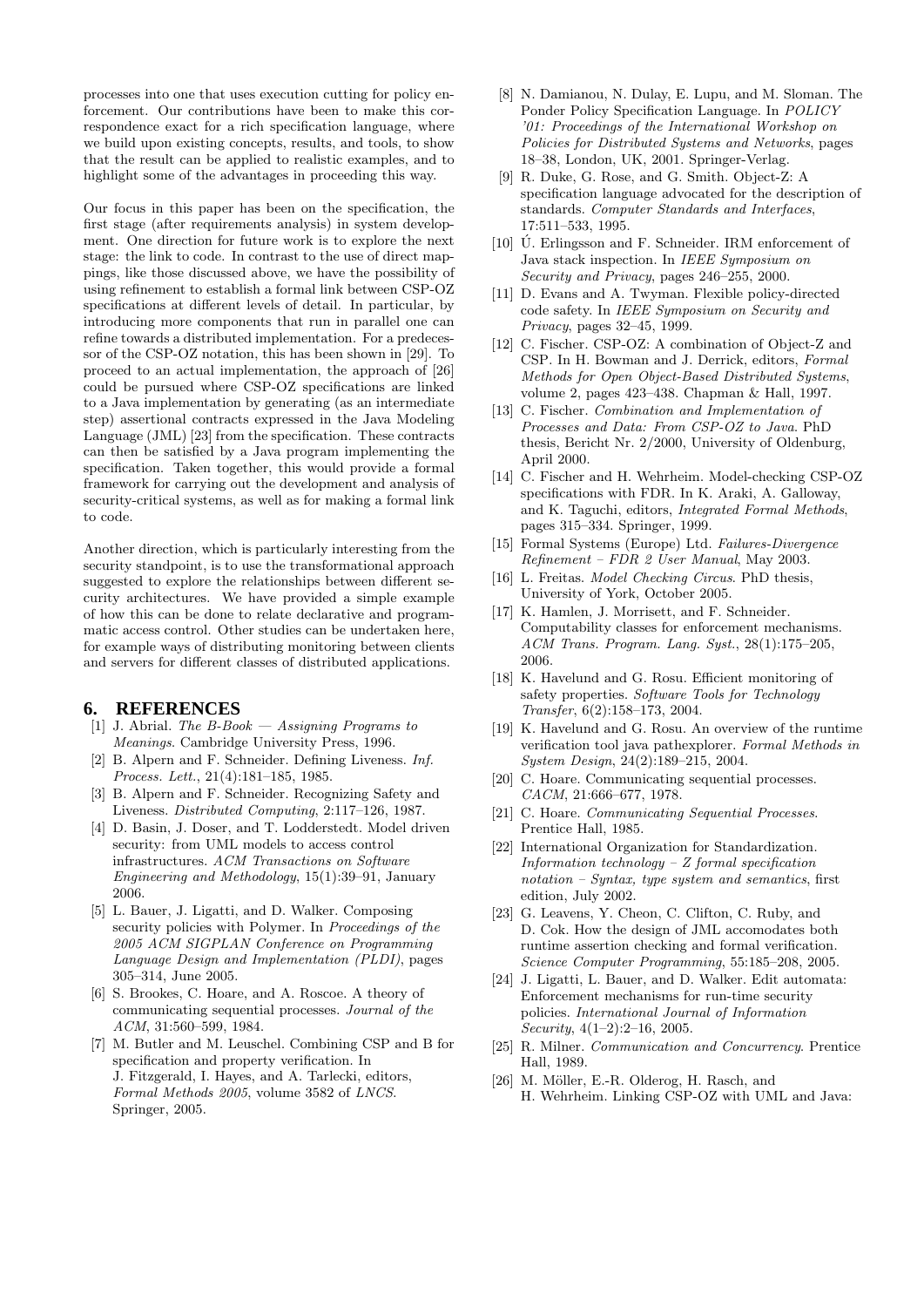A Case Study. In E. Boiten, J. Derrick, and G. Smith, editors, Integrated Formal Methods, volume 2999 of LNCS, pages 267–286. Springer, 2004.

- [27] C. Morgan. Programming from Specifications. Prentice Hall, 1990.
- [28] E.-R. Olderog and C. Hoare. Specification-oriented semantics for communicating processes. Acta Inform., 23:9–66, 1986.
- [29] E.-R. Olderog and S. Rössig. A case study in transformational design of concurrent systems. In M.-C. Gaudel and J.-P. Jouannaud, editors, Theory and Practice of Software Development, volume 668 of LNCS, pages 90–104. Springer, 1993.
- [30] A. Roscoe. Model-checking CSP. In A. Roscoe, editor, A Classical Mind – Essays in Honour of C.A.R. Hoare, pages 353–378. Prentice-Hall, 1994.
- [31] A. Roscoe. Theory and Practice of Concurrency. Prentice-Hall, Englewood Cliffs, NJ, first edition, 1998.
- [32] F. Schneider. Enforceable security policies. ACM Transactions on Information and System Security, 3(1):30–50, 2000.
- [33] P. E. Sevinc and D. Basin. Controlling access to documents: A formal access control model. Technical report, ETH Zurich, 2006.
- [34] P. E. Sevinç, D. Basin, and E.-R. Olderog. Controlling access to documents: A formal access control model. In G. Müller and G. Schneider, editors, Proc. of ETRICS 2006, volume 3995 of LNCS, pages 352–367. Springer, 2006.
- [35] G. Smith. The Object-Z Specification Language. Kluwer Academic Publisher, 2000.
- [36] W. Thomas. Automata on infinite objects. In Handbook of Theoretical Computer Science, volume B, pages 133–191. MIT Press/Elsevier, 1990.
- [37] H. Treharne and S. Schneider. Communicating B machines. In ZB2002: International Conference of Z and B Users, volume 2272 of LNCS. Springer, 2002.
- [38] G. von Bochmann and J. Gecsei. A unified method for the specification and verification of protocols. In IFIP Congress, pages 229–234, 1977.
- [39] J. Woodcock and A. Cavalcanti. The semantics of Circus. In ZB2002: International Conference of Z and B Users, volume 2272 of LNCS, pages 184–203. Springer, 2002.
- [40] J. Woodcock and J. Davies. Using  $Z$  Specification, Refinement, and Proof. Prentice-Hall, 1996.

# **APPENDIX**

## **A. TRANSFORMING CSP-OZ INTO CSP**

Recall from Section 2 that a CSP-OZ class C is transformed into a process  $proc(C) = \text{main}$  ||  $Ev$  ||  $OZMain$ . Here we complete this account by describing OZMain.

 $OZMain$  is defined by recursive process equations using replicated versions of the CSP operators  $\sqcap$  and  $\sqsubseteq$ . The OZ part is represented by a loop  $OZPart(st)$  that, at each iteration, is ready for communication along some channels. Which channel  $c$  is ready and its effects depend on the schema com  $c$ . In the definition, we use the following notation. Let st denote the list of variables declared in the State schema of C, and

let  $st'$  be the corresponding list of primed variables. For a channel c declared in  $IF$ , let  $in_{op}$ ,  $out_{op}$  denote the list of input and output parameters of this operation. Then the schema com c depends on the values of  $st$ ,  $inc$ ,  $out_c$ ,  $st'$ . For a given list  $\ell$  of typed variables, let  $Val(\ell)$  denote the set of all corresponding lists of values that these variables may assume based on their type.

$$
OZMain = \bigcap v\_st : \{v\_st : Val(st) | Init\} \bullet
$$
  
\n
$$
OZPart(v\_st)
$$
  
\n
$$
OZPart(st) = \bigcup(c, v\_in_c) : \{c : IF; v\_in_c : Val(in_c) |
$$
  
\n
$$
\exists out_c; st' \bullet com_c\} \bullet (\bigcap(v\_out_c, v\_st') :
$$
  
\n
$$
\{v\_out_c : Val(out_c); v\_st' : Val(st') |
$$
  
\n
$$
com_c\} \bullet c.v\_in_c.v\_out_c \to OZPart(v\_st'))
$$

By the first equation, the process *OZMain* can nondeterministically choose any values  $v<sub>-st</sub>$  for the state variables st that satisfy *Init* to start with. For the  $\Box$  operator in the second equation, c ranges over all channels declared in IF and  $v_{\perp}$  ranges over all value lists in  $Val(in_c)$  such that the precondition of the communication schema for  $c$ , i.e.  $\exists out_c; st'$  • com c, holds for these values. Finally, for any chosen c and values  $v_{\perp}$  inc, the subsequent  $\Box$  operator is determined as follows:  $v_$ ut<sub>c</sub> ranges over all value lists in  $Val(out_c)$  and  $v\_st'$  ranges over all value lists in  $Val(st')$ such that  $com_c$  holds for these values. So the  $OZPart(v\_st)$ is ready for every communication event  $c.v_in_c.v_out_c$  along a channel c in IF where for the values  $v_{\perp}$  inc the communication schema  $com_c$  is satisfiable for some output values  $v\_out_c$  and successor state  $v\_st'$ . For given input values  $v_{\perp}$ in<sub>c</sub>, any such  $v_{\perp}$ out<sub>c</sub> and  $v_{\perp}$ st<sup>'</sup> can be nondeterministically chosen to yield  $c.v_in_c.v_out_c$  and the next recursive call  $OZPart(v\_st')$ . Thus input and output along channels c are modeled by the subtle interplay of the CSP alternative and nondeterministic choice.

# **B. BANK EXAMPLE IN FDR**

What follows is the entire input script for the bank example in the concrete syntax of FDR. Included in this script are the various properties that have been checked.

```
m = \{ x, S \in \mathbb{R} \mid \text{member}(x, S) \}-- abbreviation for membership function
-- Definitions of constants
    datatype UserID = u1 | u2 | u3
    -- concrete set of user ids
    datatype AccID = ac1 | ac2-- concrete set of accounts
    Val = \{(-6) \ldots 6\}-- concrete set of values accounts may assume
    Sum = \{1..6\}-- concrete set of sums customers may transfer
-- CSP Part Bank
    channel login: UserID.Bool
    channel logout
    channel balance: AccID.Val
    channel transferReq: Sum.AccID.AccID.Bool
    channel transferExec: Sum.AccID.AccID
    channel abort
    mainB = login?u?ok -> (ok & Operate
                             [] not ok & mainB)
```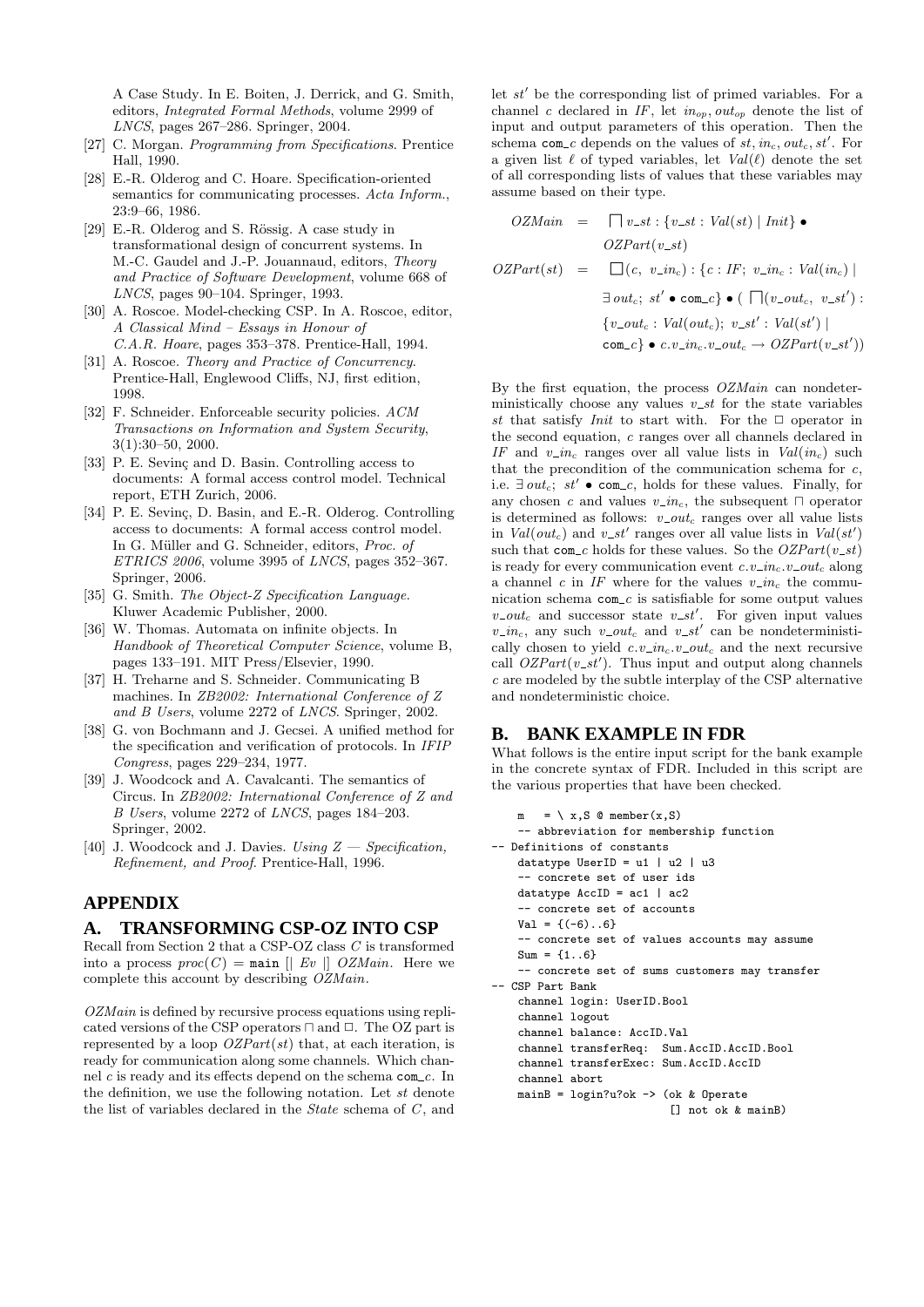```
Operate = (balance?a?v \rightarrow Operate[] transferReq?s?a1?a2?ok ->
                    (transferExec!s!a1!a2 -> Operate
                     [] abort -> Operate)
              [] logout -> mainB)
-- OZ Part Bank
-- We represent the current balance bal as a set of
-- pairs (account-id, value). This requires some
-- auxiliary functions defined below:
    ValSet = \b,a @ { v | v \leftarrow Val, m((a, v), b) }pick({x}) = xPickVal = \b, a \otimes pick(VaSet(b, a))withdrawOK = \b, a1, a2, s @
                 not(a1==a2) and
                 (PickVal(b, a1) - s \ge 0)upd = \b\,, a, v \mathbb{Q}let
            bminus = diff(b,\{(a, \text{vold}) | \text{vold} \leftarrow \text{Val} \})within
            union(bminus, {(a,v)})
-- The set of customers is defined as a concrete
-- subset of UserID. It appears as a global parameter
-- of the process OZB.
   cust = {u1, u2}OZB(bal,transferOK) =
    (m(bal,Set(\{(a,v)|a<-AccID,v<-Val\})) and
     m(transferOK,Bool)) &
     (([] (u, ok): {(u, m(u, cust)) | u \leftarrow UserID } @login.u.ok -> OZB(bal,transferOK))
      []([] (a,v) :{(a,PickVal(bal,a)) |
                 a <- AccID, card(ValSet(bal,a))==1} @
            balance.a.v -> 0ZB(bal,transferOK))
      []([] (s, a1, a2, ok):{(s, a1, a2, with draw OK(bal, a1, a2, s))}s<-Sum, a1<-AccID, a2 <-AccID,
                  card(Valset(bal, a1)) == 1 } @transferReq.s.a1.a2.ok -> OZB(bal,ok))
      [] transferExec?s?a1?a2 ->
          if transferOK and card(ValSet(bal,a1))==1 and
             card(ValSet(bal,a2))==1
          then
            let
              v1 = PickVal(bal.a1) - sv2 = PickVal(bal, a2) + swithin
              OZB(upd(upd(bal,a1,v1),a2,v2), transferOK)
          else OZB(bal,transferOK)
      \lambda-- Parallel Composition of CSP and OZ part of the Bank
-- starts with the following initial balance of the
-- accounts:
   bal = \{ (ac1,3), (ac2,-2) \}Bank =mainB
        [|{| login,balance,transferReq,transferExec |}|]
     OZB(bal,false)
-- Unprotected System
   UnpSys = Bank
-- SecAut
   datatype Actions = Balance | Transfer
   datatype PIN = p1 | p2
    -- concrete set of pins
   datatype TN = t1 | t2 | t3
    -- concrete set of tans
```

```
-- CSP Part SecAut
    channel pin: PIN.Bool
    channel tan: TN.Bool
    mainS = login?u?ok -> (ok & Identify
                           [] not ok & mainS)
    Identify = pin?p?ok -> (ok & SecOperate
                            [] not ok & Identify)
    SecOperate =
      balance?a?val -> SecOperate
      [] transferReq?s?a1?a2?ok -> TanCheckExec
      [] logout -> mainS
   TanCheckExec =
      tan?t?ok -> (ok & transferExec?s?a1?a2 ->
                           SecOperate
                    [] not ok & abort ->
                           SecOperate)
      [] logout -> mainS
-- OZ Part SecAut
-- The following definitions appear as
-- global parameters of the process OZS:
    priv = { (u1, ac1, Balance), }(u1,ac1,Transfer),
              (u2,ac2,Balance),
              (u2,ac2,Transfer),
              (u3,ac1,Balance),
              (u3,ac1,Transfer),
             (u3,ac2,Balance) }
    -- concrete set of privileges
    \text{cred}(u1) = p1\text{cred}(u2) = p2-- concrete set of credentials
    N = 2-- N+1 is the concrete length of the tanlist
    tanhist(ul,0) = t1tanhist(ul,1) = t3tanhist( u1,2) = t2tanhist(u2,0) = t1tanhist( u2,1) = t2tanlist(u2,2) = t3-- concrete tanlist
    tid0 = { (u1,0), (u2,0) }
    -- initial tan indices
    OZS(uid.tid) =
    (m(\text{uid},\text{UserID}) and m(\text{tid},\text{Set}(\{(u,v)\})u <-cust, v<-{0..N} }) ) ) &
     (login?u?ok -> 0ZS(u,tid)[]([] (p, ok): {(p,m(uid,cust) and p == cred(uid)) }p <- PIN } @ pin.p.ok -> OZS(uid,tid))
      []([] a: {a | a <- AccID,
                    m((uid,a,Balance),priv)} @
           balance.a?v \rightarrow 0ZS(uid,tid))[]([] a1: {a1 | a1 <- AccID,
                       m((uid,a1,Transfer),priv)} @
           transferReq?s.a1?a2?ok -> OZS(uid,tid))
      []([] (t, ti, ok): {(t, ti, t == tailist(uid, ti)) }t \leq TN, ti \leq (0..N),
                          card(VaISet(tid,uid)) == 1,
                          ti == PickVal(tid,uid) } @
           tan.t.ok -> ( (\text{ok} and (\text{ti} < N) &
                            OZS(uid,upd(tid,uid,ti+1))
                        [] (not ok or (ti == N) &
                            OZS(uid, tid)))))
     \lambda
```